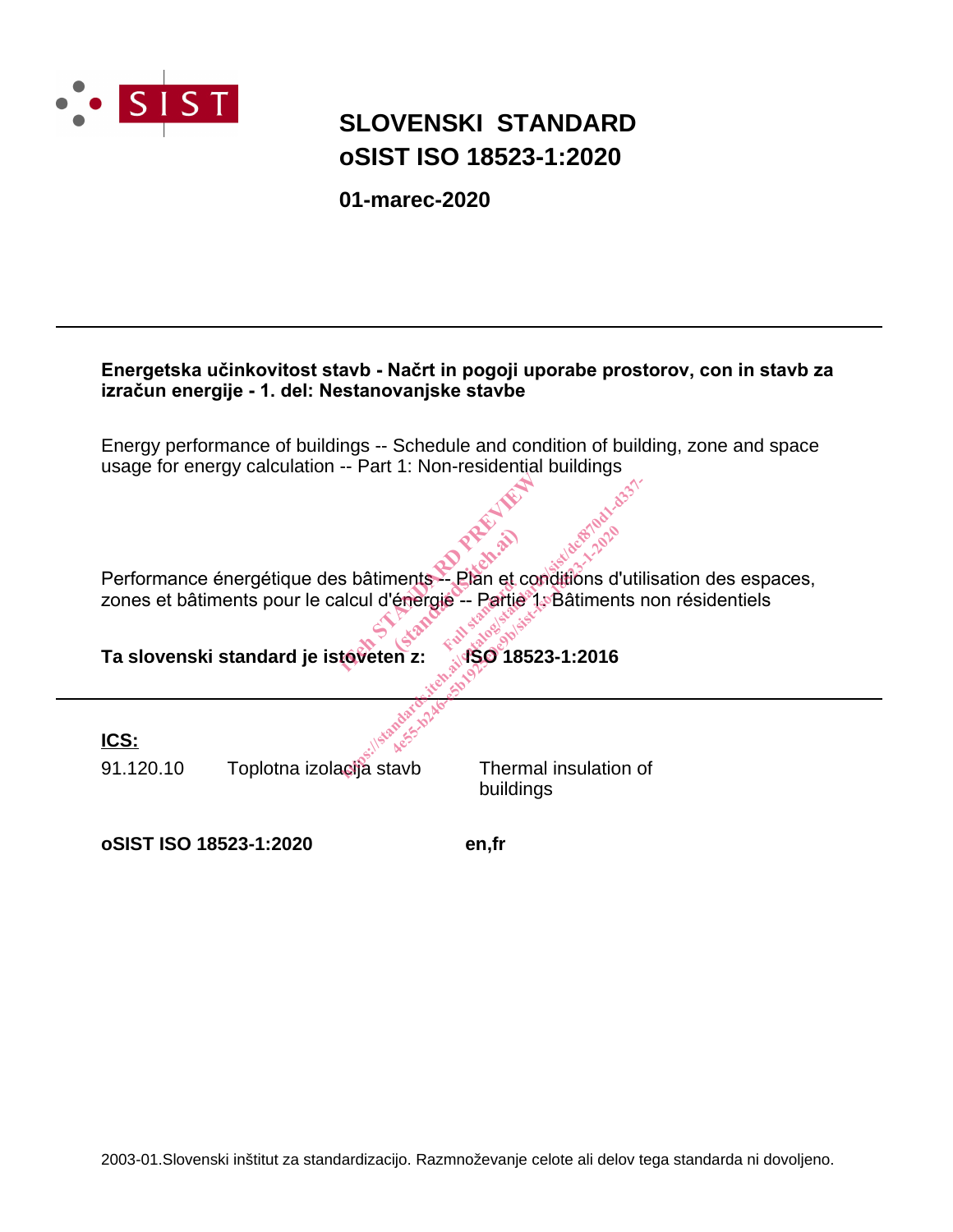oSIST ISO 18523-1:2020

Initial legislation of the property of the control state of the control of the control of the control of the control of the control of the control of the control of the control of the control of the control of the control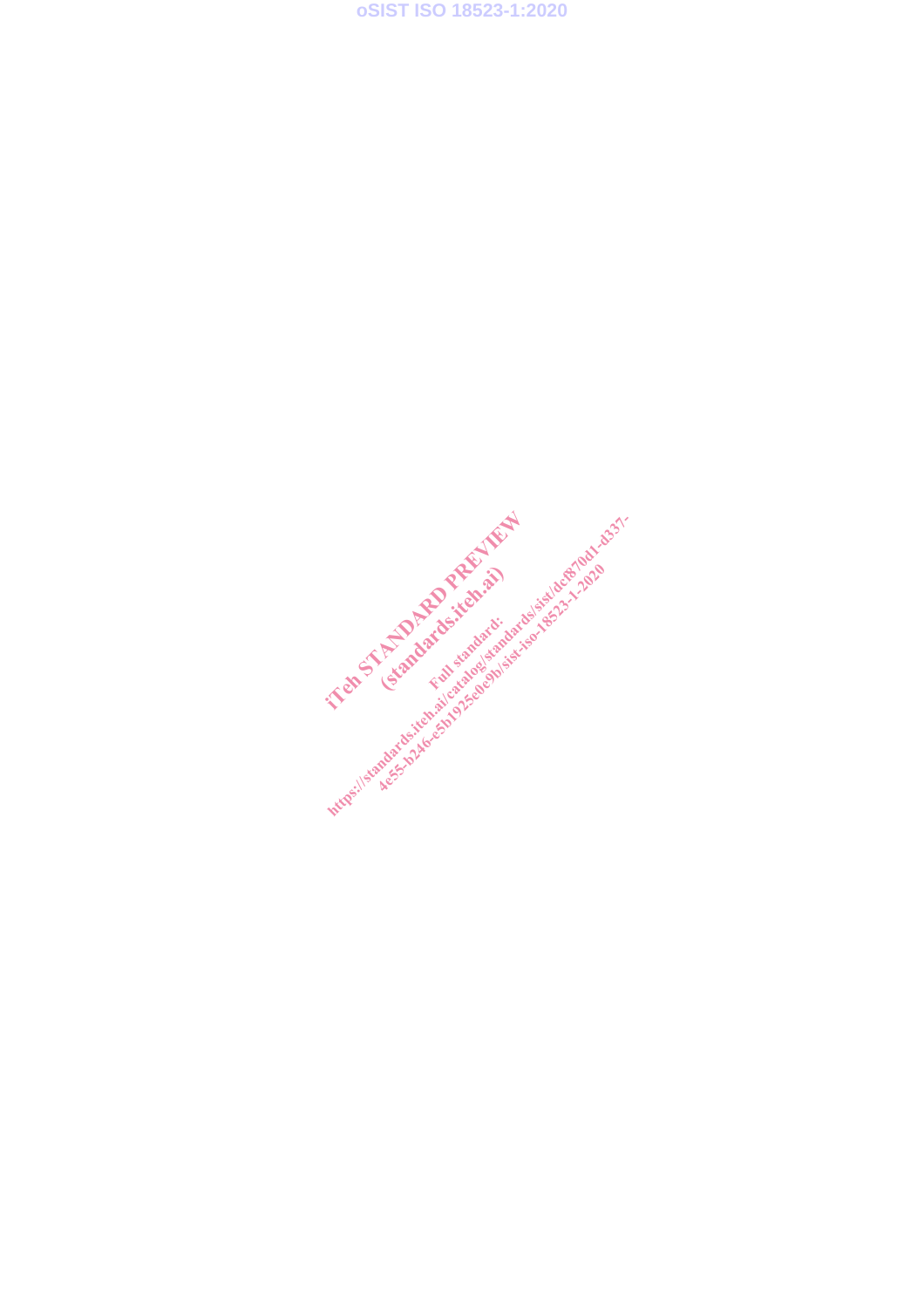# INTERNATIONAL STANDARD

# **ISO 18523-1**

First edition 2016-11-15

# **Energy performance of buildings — Schedule and condition of building, zone and space usage for energy calculation —**

# Part 1: **Non-residential buildings** Part 1:<br>
Non-residentia<br>
enterprimance énergétiques<br>
d'attilisation des espaces, zu<br>
d'énergie —

*Performance énergétique des bâtiments — Plan et conditions d'utilisation des espaces, zones et bâtiments — Pian et condition<br>d'utilisation des espaces, zones et bâtiments pour le calcul<br>d'énergie — espaces, son<br>Partie 1: Bâtiments non résidentiels d'énergie —* **Von-reside**<br>
Performance énergé<br>
l'atilisation des espectives<br>
l'énergie —<br>
Partie 1: Bâtiments

*Partie 1: Bâtiments non résidentiels* https://standards.iteh.a

fantastas-ten-eta



Reference number ISO 18523-1:2016(E)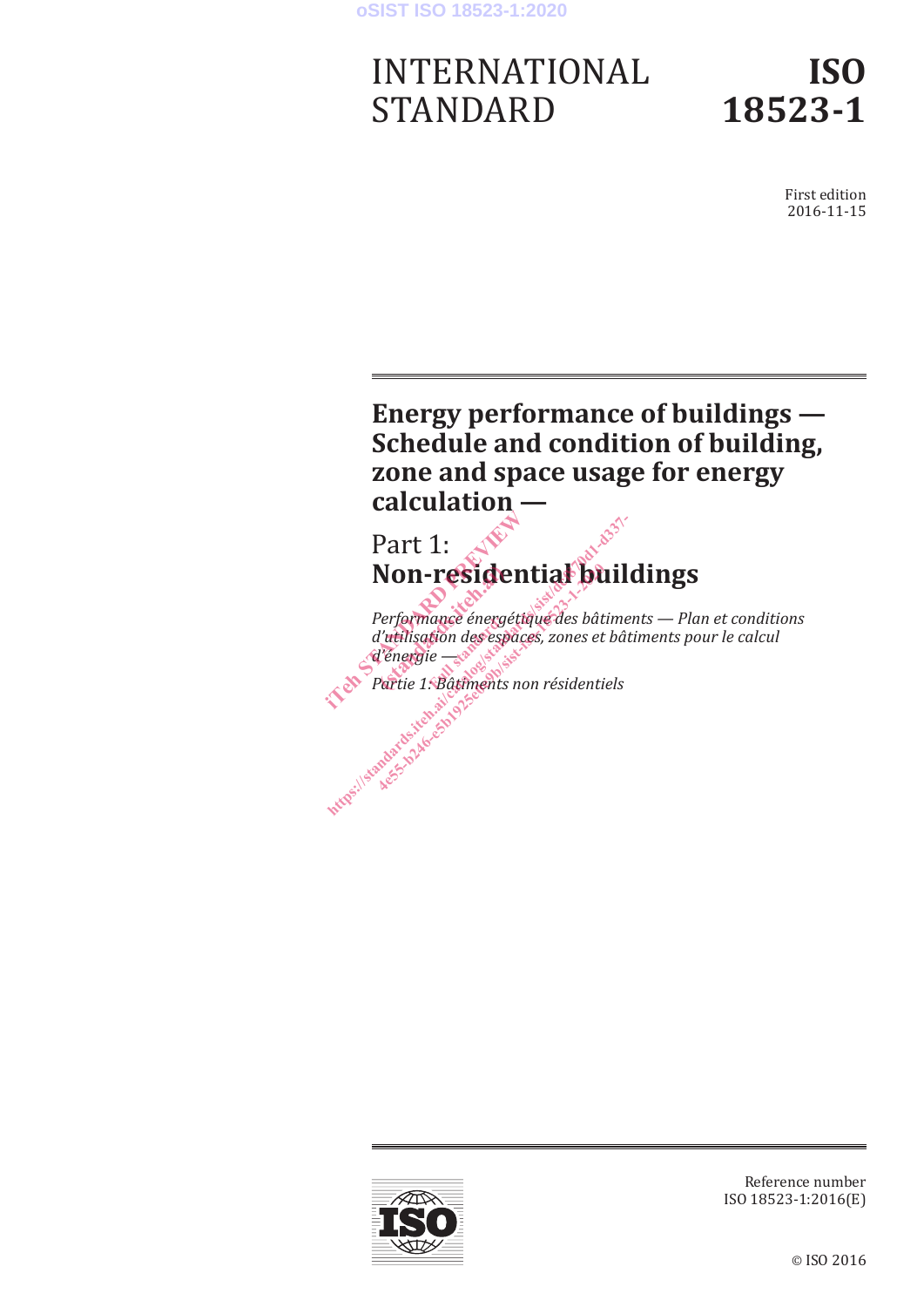**ISO 18523-1:2016(E)**





#### © ISO 2016, Published in Switzerland

All rights reserved. Unless otherwise specified, no part of this publication may be reproduced or utilized otherwise in any form or by any means, electronic or mechanical, including photocopying, or posting on the internet or an intranet, without prior written permission. Permission can be requested from either ISO at the address below or ISO's member body in the country of the requester.

ISO copyright office Ch. de Blandonnet 8 • CP 401 CH-1214 Vernier, Geneva, Switzerland Tel. +41 22 749 01 11 Fax +41 22 749 09 47 copyright@iso.org www.iso.org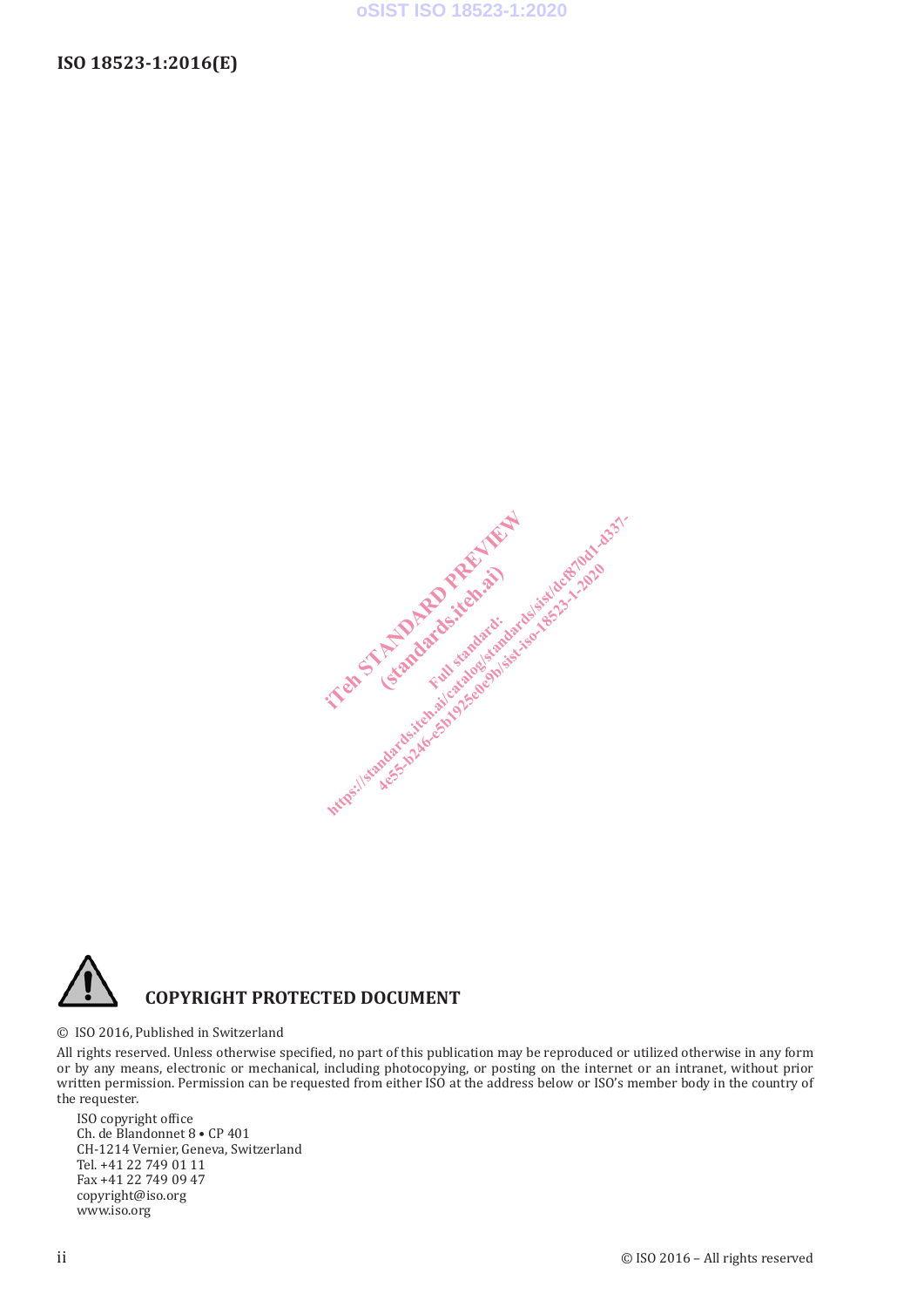## **Contents**

| $\mathbf{1}$            |                                                                                                                                       |  |
|-------------------------|---------------------------------------------------------------------------------------------------------------------------------------|--|
| $\overline{2}$          |                                                                                                                                       |  |
| 3                       |                                                                                                                                       |  |
| $\overline{\mathbf{4}}$ |                                                                                                                                       |  |
| 4.1                     |                                                                                                                                       |  |
| 4.2                     |                                                                                                                                       |  |
| 4.3                     | Division of year and daily, weekly, monthly, seasonal and annual allocations of daily                                                 |  |
|                         |                                                                                                                                       |  |
| 5                       | Conditions for energy calculation included in the schedule and condition of building,                                                 |  |
|                         |                                                                                                                                       |  |
| 5.1                     |                                                                                                                                       |  |
| 5.2                     |                                                                                                                                       |  |
| 5.2.1                   |                                                                                                                                       |  |
|                         |                                                                                                                                       |  |
|                         |                                                                                                                                       |  |
| 5.2.2                   | Operation of technical building systems and requirement for the services 14                                                           |  |
|                         | 5.2.2.1 Space heating and cooling هي المستندر المستندر المستندر المستندر المناسبة المستندر المستندر 5.2.2.1 Space heating and cooling |  |
|                         |                                                                                                                                       |  |
|                         |                                                                                                                                       |  |
|                         |                                                                                                                                       |  |
|                         |                                                                                                                                       |  |
| 5.2.3                   |                                                                                                                                       |  |
|                         |                                                                                                                                       |  |
|                         |                                                                                                                                       |  |
|                         |                                                                                                                                       |  |
| 6                       |                                                                                                                                       |  |
| 6.1                     |                                                                                                                                       |  |
| 6.2                     |                                                                                                                                       |  |
| 6.3                     |                                                                                                                                       |  |
|                         |                                                                                                                                       |  |
|                         | Annex B (informative) A set of annual schedules by daily allocation of daily schedules  21                                            |  |
|                         |                                                                                                                                       |  |
|                         | Annex D (informative) A set of daily schedules for categories of space and zone 35                                                    |  |
|                         |                                                                                                                                       |  |
|                         |                                                                                                                                       |  |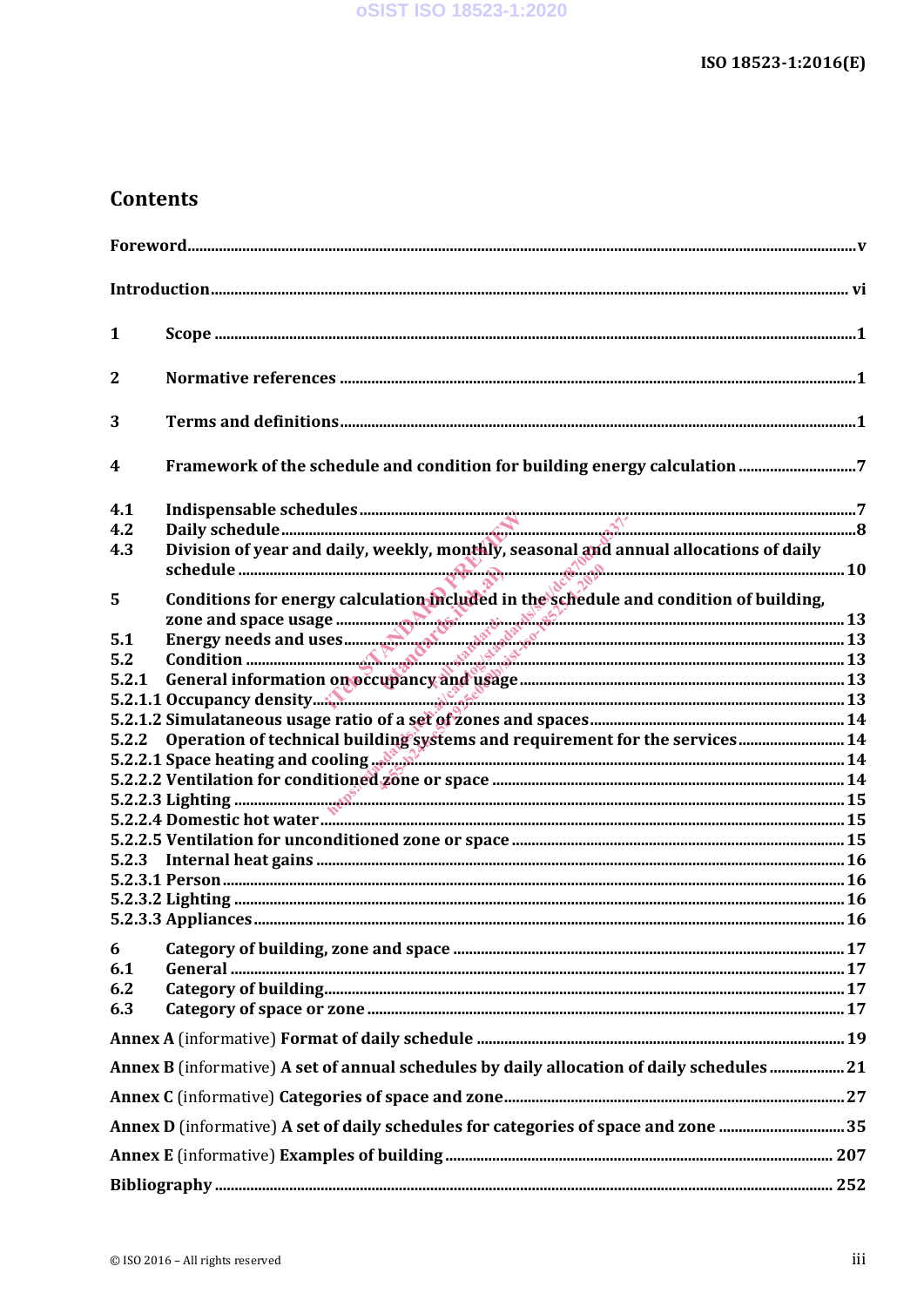**ISO 18523-1:2016(E)** 

In Strandard Reports in the State Elmandards.iteh.ai https://standards.iteh.ai/catalogistics.iteh.ai/catalogistics.iteh.ai/catalogistics.iteh.ai/catalogistics.iteh<br>in the standards.iteh.ai/catalogistics.iteh.ai/catalogistics.iteh.ai/catalogistics.iteh.ai/catalogistics.iteh<br>i Aestro Report of the Strategy of Strategy Assessment of the Strategy of the Strategy of the Strategy of the Strategy of the Strategy of the Strategy of the Strategy of the Strategy of the Strategy of the Strategy of the St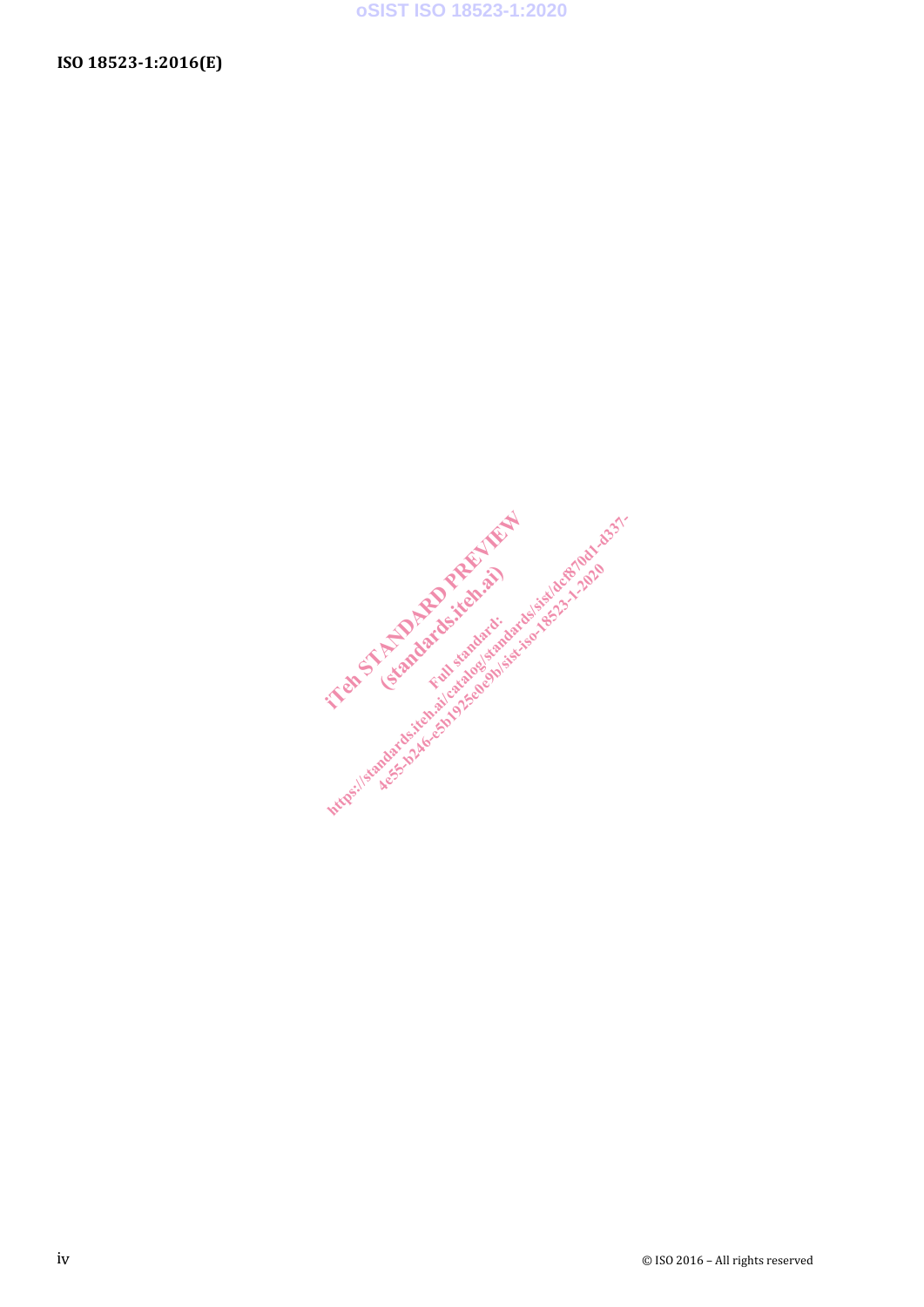## **Foreword**

ISO (the International Organization for Standardization) is a worldwide federation of national standards bodies (ISO member bodies). The work of preparing International Standards is normally carried out through ISO technical committees. Each member body interested in a subject for which a technical committee has been established has the right to be represented on that committee. International organizations, governmental and non-governmental, in liaison with ISO, also take part in the work. ISO collaborates closely with the International Electrotechnical Commission (IEC) on all matters of electrotechnical standardization.

The procedures used to develop this document and those intended for its further maintenance are described in the ISO/IEC Directives, Part 1. In particular the different approval criteria needed for the different types of ISO documents should be noted. This document was drafted in accordance with the editorial rules of the ISO/IEC Directives, Part 2 (see www.iso.org/directives).

Attention is drawn to the possibility that some of the elements of this document may be the subject of patent rights. ISO shall not be held responsible for identifying any or all such patent rights. Details of any patent rights identified during the development of the document will be in the Introduction and/or on the ISO list of patent declarations received (see www.iso.org/patents).

Any trade name used in this document is information given for the convenience of users and does not constitute an endorsement.

For an explanation on the meaning of  $\overline{150}$  specific terms and expressions related to conformity assessment, as well as information about ISO's adherence to the World Trade Organization (WTO) principles in the Technical Barriers of Trade (TBT) see the following URL: www.iso.org/iso/foreword.html document is information given<br>
meaning of 150 specific terms<br>
mation about 150's adherence<br>
echnical Barriers and stock of The<br>
ord.html. can<br>
ord.html. can<br>
in this document is 150/TC 163. e of 150 specific<br>about 150's adher<br> $\sqrt{\frac{1}{2}}$  Barriers.<sup>35</sup> sto document is information given for the con-<br>meaning of 150 specific terms and expression about 150's adherence to the Word<br>chnical Barriers and CTI<br>and http://sister/sister/sist/dc/870d1-d3.7hermal Pe ig of 150 specific terms and<br>about 150's adherence to the<br>left Barriers and actions and<br>lexal and an expective Trade<br>locument is 180/TC 163, Therman<br>parts is the contract of the contract of the contract of the contract of

The committee responsible for this document is 180/TC 163, *Thermal Performance and energy use in the built environment*. *built environment*.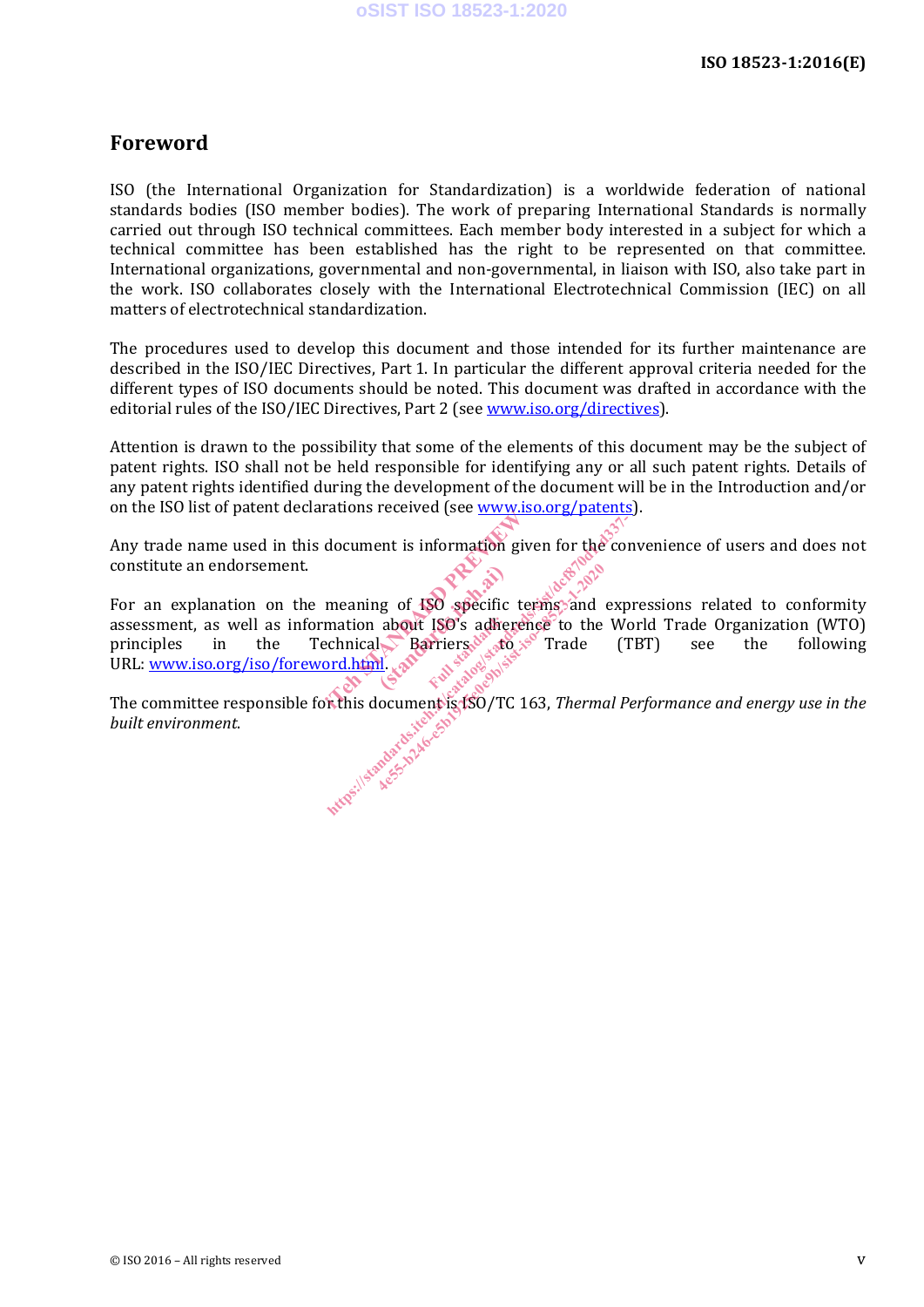## **Introduction**

There is a strong need to improve the environment to make the evaluation of energy performance of buildings more reliable and practical, so that energy efficiency of buildings is improved by referring to the evaluation results. To realize such environment, one important standard on how to prescribe the ways of using buildings has been missed, even though many assumptions on the building usage have appeared in standards relevant to the energy calculation.

This document prescribes the indispensable information on the formats to express the usage of building, zone and space in energy calculation for non-residential buildings.

In Strandard Reports in the State Elmandards.iteh.ai https://standards.iteh.ai/catalogistics.iteh.ai/catalogistics.iteh.ai/catalogistics.iteh.ai/catalogistics.iteh<br>in the standards.iteh.ai/catalogistics.iteh.ai/catalogistics.iteh.ai/catalogistics.iteh.ai/catalogistics.iteh<br>i Aestro Report of the Strategy of Strategy Assessment of the Strategy of the Strategy of the Strategy of the Strategy of the Strategy of the Strategy of the Strategy of the Strategy of the Strategy of the Strategy of the St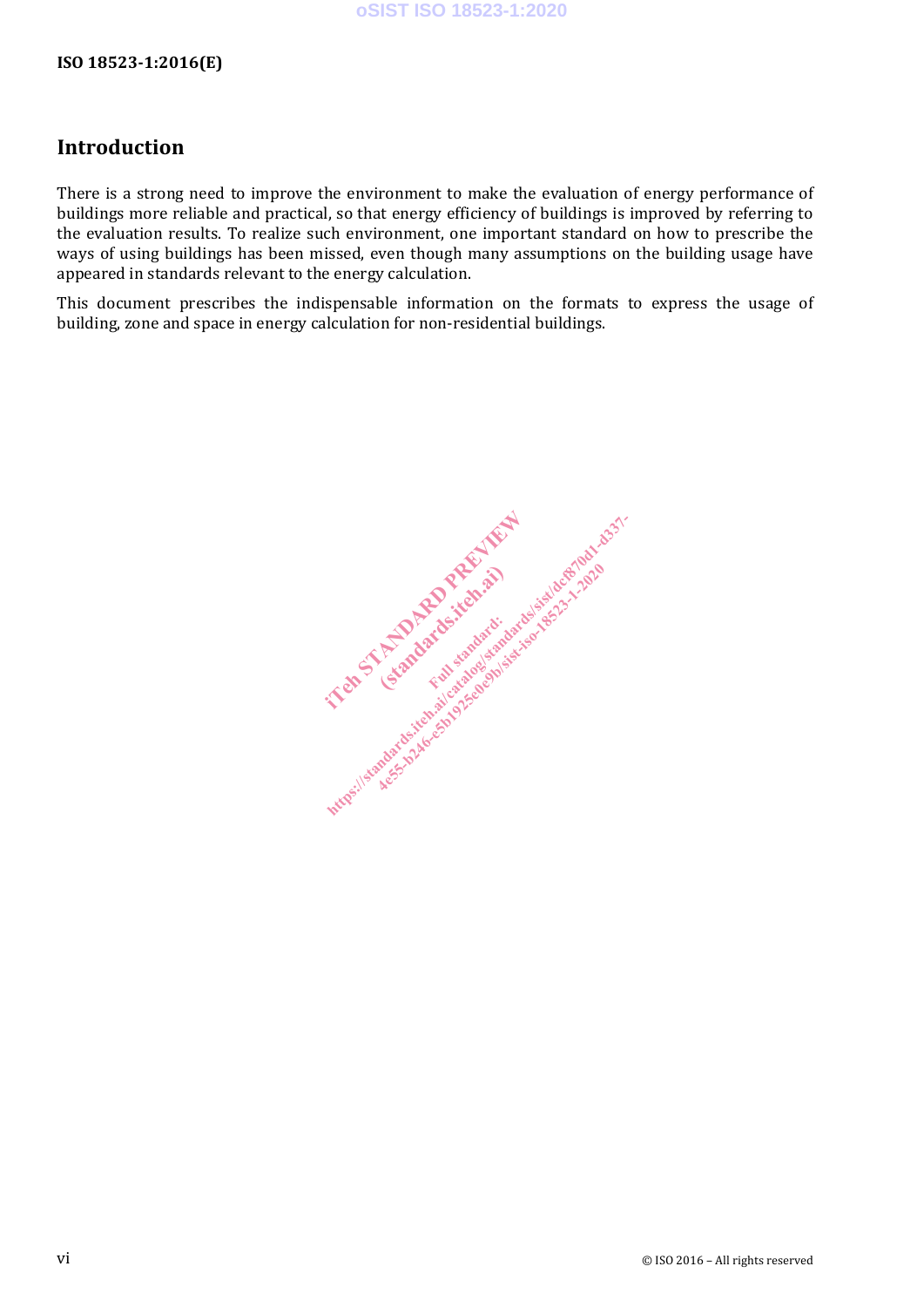# **Energy performance of buildings — Schedule and condition of building, zone and space usage for energy calculation** —

## Part 1: **Non-residential buildings**

## **1 Scope**

This document specifies the formats to present schedule and condition of building, zone and space usage, which is to be referred to as input data of energy calculations for non-residential buildings.

The schedule and condition include schedules of occupancy, operation of technical building systems, ventilation rate, hot water usage and internal heat gains due to occupancy, lighting and equipment.

This document also gives categories of building, zone and space according to differentiating schedule and condition.

Depending on necessary minuteness of the energy calculation, different levels of schedule and condition from the view point of time and space averaging are specified.

The values and categories for the schedule and condition are given in annexes for more information for the application when the users of this document do not have detailed information on the values and categories for the schedule and condition.

The schedule and condition in this document is basically different from assumptions in order to determine the size of technical building systems in the process of design, where possible largest values are to be assumed. Instead, most usual and average values, which are assumed for the building energy calculation, are dealt with in this document. iteness of the energy calculation<br>
in space averaging are specified.<br>
The schedule and condition are<br>
ers of this document do not had<br>
in this document is basically<br>
in this document is basically<br>
al building systems in th nedule and condition<br>ition.<br>Full state is based<br>ing systems in the union of the standard average value hteness of the energy calculation, different in the schedule and condition are given in an arrs of this document do not have detailed d condition.<br>
in this document do not have detailed d condition.<br>
in this document is ha edule and condition are given<br>his document do not have deta<br>ition.<br>s document is basically differ<br>ing systems in the process of d<br>ual and average values, which a<br>ument.<br>s shows a specified of this document.

#### **2 Normative references**

There are no normative references in this document.

## **3 Terms and definitions**

For the purposes of this document, the following terms and definitions apply.

ISO and IEC maintain terminological databases for use in standardization at the following addresses:

- IEC Electropedia: available at http://www.electropedia.org/
- ISO Online browsing platform: available at http://www.iso.org/obp

#### **3.1 Space**

#### **3.1.1**

#### **space**

part of a room, a room or group of adjacent rooms with assumed uniform properties for all considered types of *zones* (3.1.2)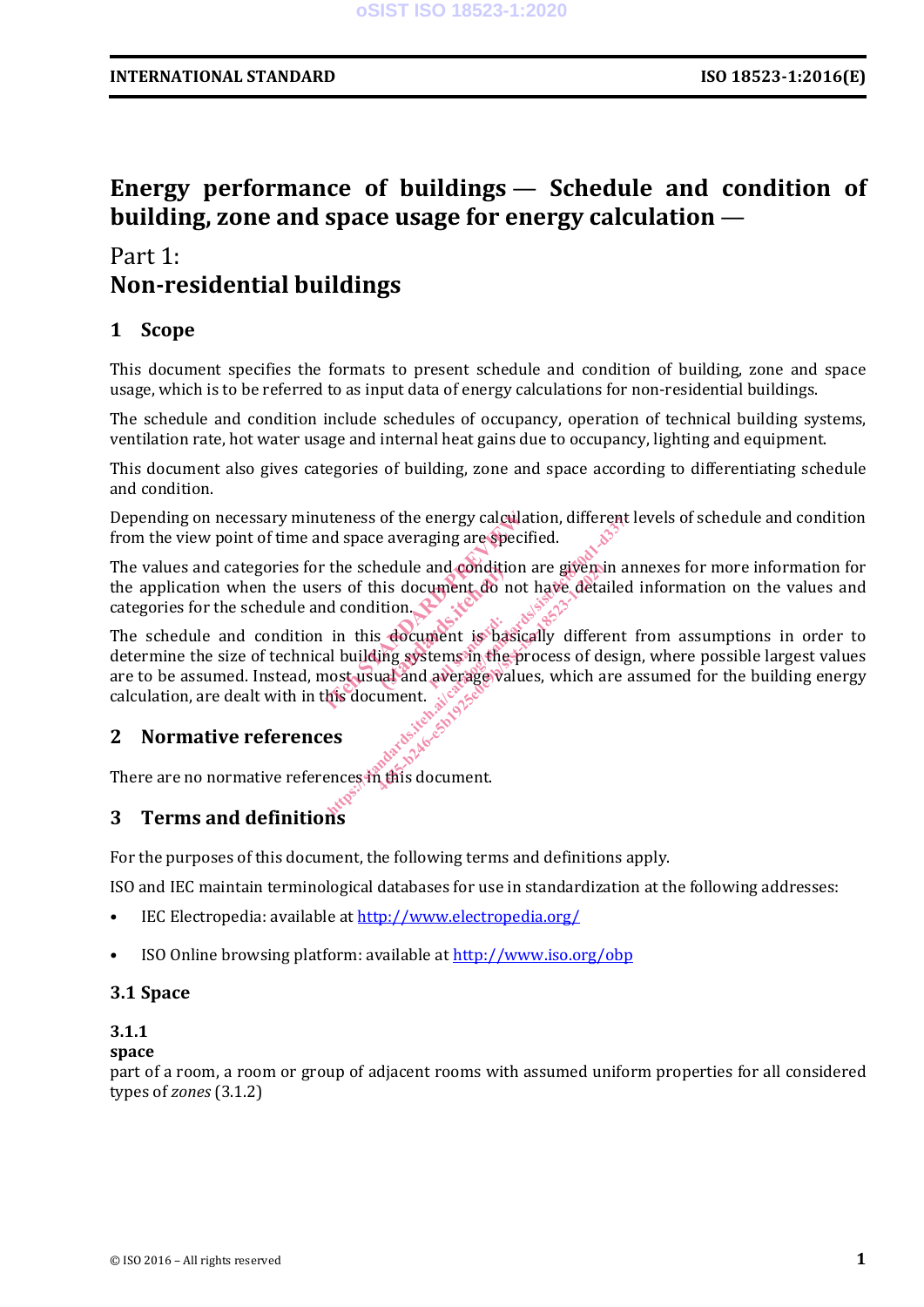## **3.1.2**

#### **zone**

part of a *building* (3.1.3) consisting of (part of) one or more spaces with assumed uniform properties related to a specific service or service component, or (in absence of a service) assumed uniform indoor environmental conditions

#### **3.1.3**

#### **building**

construction as a whole, including its envelope and all *technical building systems* (3.3.5), where energy is used to condition the indoor thermal environment and to provide domestic hot water, lighting according to visual tasks and other services related to the use of the building

#### **3.1.4**

**thermally conditioned space thermally conditioned zone**  heated and/or cooled *space* (3.1.1) or *zone* (3.1.2)

#### **3.1.5**

#### **thermally unconditioned space thermally unconditioned zone**

*space* (3.1.1) or *zone* (3.1.2) that is not heated nor cooled

#### **3.2 Schedule**

#### **3.2.1**

#### **schedule**

schedule<br>information on condition(s) of usage of *building* (3.1.3), *zone* (3.1.2) or *space* (3.1.1) throughout a cycle of period, such as day, week, month, season and year. ot heated nor cooled<br>the STANDARD PREVIEW and the state of the previous contract of the state of the state of the state of the state of the state of the state of the state of the state of the state of the state of the stat ding (st.13) 2008 (standards.<br>and years) 3.2008 (standards. Ful standards

#### **3.2.2**

#### **daily schedule**

*conditions* (3.3.1) of *occupancy* (3.3.2), service system operations, requirement for the functions of the service systems and internal heat gains in each time of a day theated nor cooled with the data of default of the property of the state of the property of the property of the property of the property of the property of the property of the property of the property of the property of th 4eb 26th abid and years) and years) of the space (3.1.2) or spanned the space of the space of the space of the space of the space of the space of the space of the space of the space of the space of the space of the space o

#### **3.2.3**

#### **daily schedule with hourly conditions**

set of hourly *conditions* (3.3.1) of *occupancy* (3.3.2), service system operations, requirement for the functions of the service systems and internal heat gains in a day

#### **3.2.4**

#### **set of daily schedules**

complete set of daily schedules representing usage of a category of *building* (3.1.3), *zone* (3.1.2) or *space*  $(3.1.1)$  in one year

#### **3.2.5**

#### **daily operating hours**

hours when service system is operated or the length of the hours

#### **3.2.6**

#### **annual operating hours**

total length of hours in the *standard year* (3.2.15) when *technical building system* (3.3.5) is operated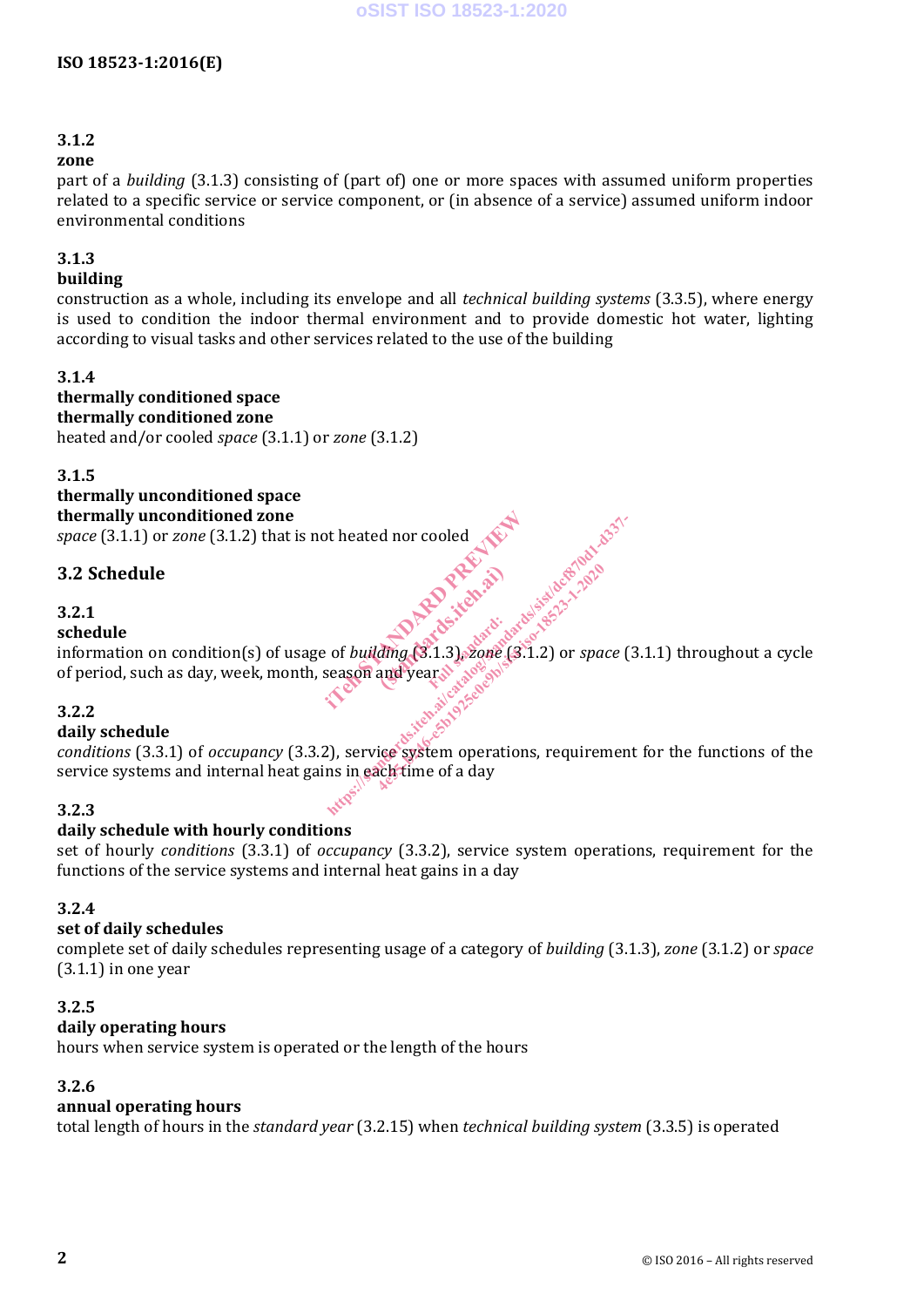#### **3.2.7**

#### **annual schedule**

allocation of *daily schedule(s)* (3.2.2) for one year

Note 1 to entry: Division of the year can be selected from 365 days, 53 weeks, 12 months, seasons or no division [a *set of daily schedules* (3.2.4) is uniformly applied throughout the year].

#### **3.2.8**

#### **seasonal schedule**

allocation of *daily schedule(s)* (3.2.2) to each season of the year

#### **3.2.9**

#### **monthly schedule**

allocation of *daily schedule(s)* (3.2.2) to each month of the year

#### **3.2.10**

#### **weekly schedule**

allocation of *daily schedule(s)* (3.2.2) to each week of the year

#### **3.2.11**

#### **whole set of annual schedules**

complete set of *annual schedules* (3.2.7) representing usage of all types of *building* (3.1.3), *zone* (3.1.2) and *space* (3.1.1), as objects of *energy calculation* (3.3.20)

#### **3.2.12**

#### **whole set of seasonal schedules**

complete set of *seasonal schedules* (3.2.8) representing usage of all types of *building* (3.1.3), *zone* (3.1.2) and *space* (3.1.1), as objects of *energy calculation* (3.3.20) les<br>
ules (3.2.7) representing usage of<br>
f energy calculation (3.3.20)<br>
ules<br>
dules (3.2.8) representing usage<br>
f energy calculation (3.3.20)  $(3.3.20)$ <br> $(3.3.20)$ <br> $(3.3.20)$ <br> $(3.3.20)$ <br> $(3.3.20)$ 

#### **3.2.13**

#### **whole set of monthly schedules**

complete set of *monthly schedules* (3.2.9) representing usage of all types of *building* (3.1.3), *zone* (3.1.2) and *space* (3.1.1), as objects of *energy calculation* (3.3.20) es<br>
ules (3.2.7) representing usage of all types<br>
fenergy calculation (3.3.20)<br>
ules<br>
dules (3.2.8) representing usage of all types<br>
fenergy calculation (3.3.20)<br>
since  $\frac{1}{2}$ <br>
iles<br>
dules (3.2.9) representing usage of  $\frac{1}{2}$ enculation (3.3.20)<br>  $\frac{1}{2}$ encepting usage of all to<br>  $\frac{1}{2}$ enculation (3.3.20)<br>  $\frac{1}{2}$ enculation (3.3.20)<br>  $\frac{1}{2}$ encepting usage of all to<br>  $\frac{1}{2}$ encepting usage of all to<br>  $\frac{1}{2}$ encepting usag

#### **3.2.14**

#### **number of days in one year**

total number of days, which shall be 365

#### **3.2.15**

#### **standard year**

selected year, of which number of day has to be 365 and arrangement of weekdays, weekends and holidays are referred in weekly, monthly, seasonal and *annual schedules* (3.2.7)

#### **3.3 Parameters for conditions of building, zone and space usage**

#### **3.3.1**

#### **condition**

status of *occupancy* (3.3.2), operation of service systems, requirement for the functions of the *technical building systems* (3.3.5) and internal heat gains

#### **3.3.2**

#### **occupancy**

presence of users in *building* (3.1.3), *zone* (3.1.2) or *space* (3.1.1)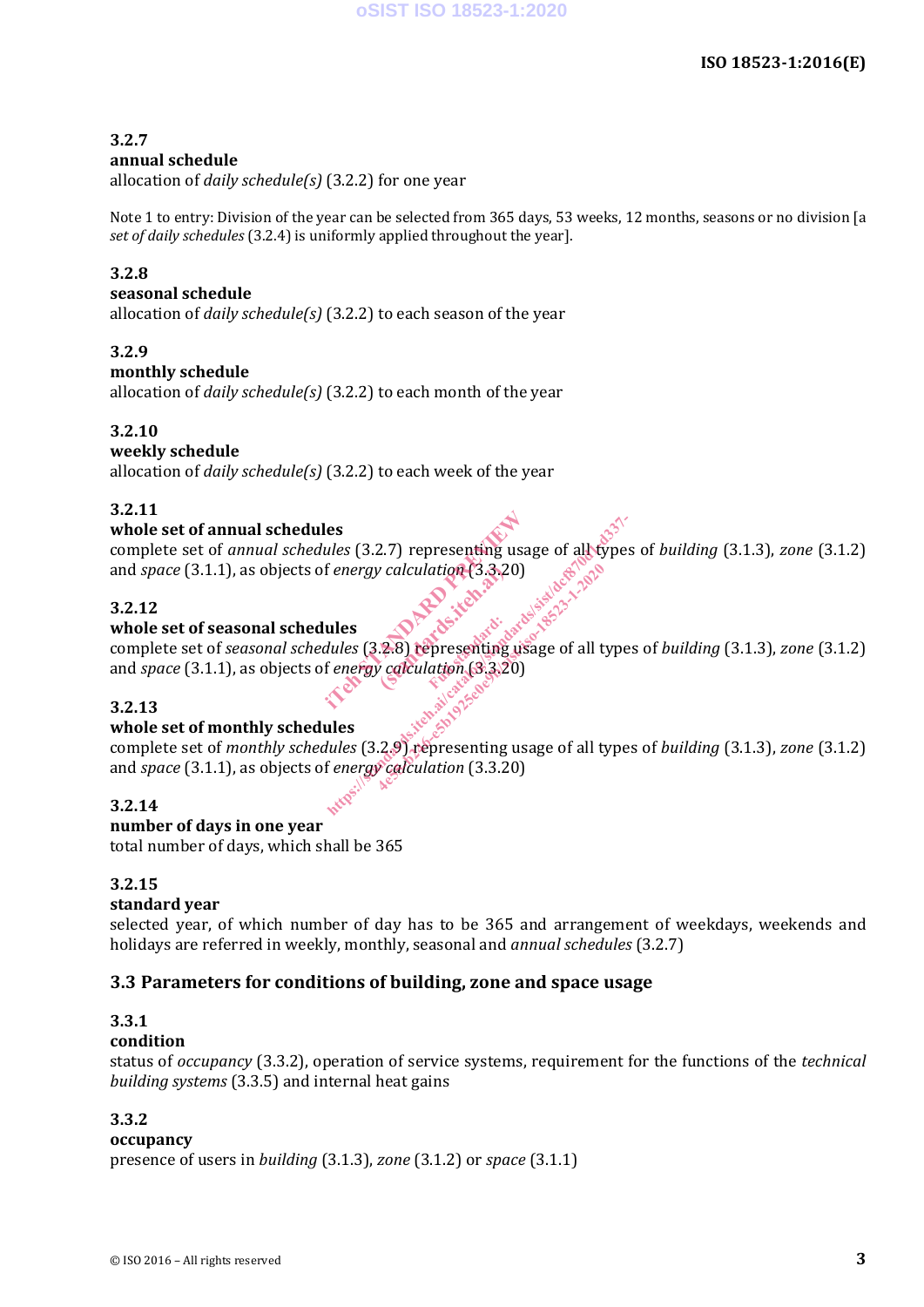#### **3.3.3**

#### **occupancy density**

number of present user in *building* (3.1.3), *zone* (3.1.2) or space per unit floor area of the *space* (3.1.1)

Note 1 to entry: Occupancy density is used mainly for the calculations for space heating/cooling and ventilation.

#### **3.3.4**

#### **simultaneous usage ratio (of a set of spaces)**

ratio of the number of *zones* (3.1.2) or *spaces* (3.1.1), which belong to a group of zones and spaces and are occupied or used at the time, to the total number of zones or spaces in the group

Note 1 to entry: This concept is applied to a group of zones or spaces of the same category, such as a group of guest rooms in hotels, a series of personal office rooms in office buildings, etc.

#### **3.3.5**

#### **technical building system**

all energy-using or energy-distributing components in a *building* (3.1.3) that are operated to support the occupant or process functions housed therein

Note 1 to entry: These include HVAC, domestic hot water, illumination, transportation, laundering or similar functions. 

#### **3.3.6**

#### **luminaire**

apparatus which distributes, filters or transforms the light transmitted from one or more lamps

Note 1 to entry: Except for the lamps themselves, all the parts necessary for fixing and protecting the lamps and, where necessary, circuit auxiliaries together with the means for connecting them to the electric supply ite the means of the base of the contract of the parts of the contract of the parts of the parts of the contract of the parts of the contract of the contract of the contract of the contract of the contract of the contract Forms the light transfer of **Example**<br>Franciscopy<br>Ful state standard forms the light transmitted from<br>the high transmitted from<br>the parts necessary for fixing<br>the means for connecting them to

[SOURCE: CIE S 017/E: 2011, 17-707]

#### **3.3.7**

#### **in operation**

status of a *technical building system* (3.3.5), in which the technical building system can function to satisfy the requirement for the technical building system, such as the set-point temperature and the *maintained average illuminance* (3.3.9) ht principles. The parts of the parts of the parts of the parts of the parts of the parts of the parts of the parts of the parts of the parts of the parts of the parts of the parts of the parts of the parts of the parts of

Note 1 to entry: When the requirement is satisfied without its functioning, the technical building system stands by.

#### **3.3.8**

#### **out of operation**

status of a *technical building system* (3.3.5) in which the technical building system cannot function regardless of the relevant requirement or due to inexistence of any requirement for the technical building system

#### **3.3.9**

#### **maintained average illuminance**

value below which the average illuminance over the specified surface is not allowed to fall, lux

[SOURCE: CIE S 017/E: 2011, 17-750]